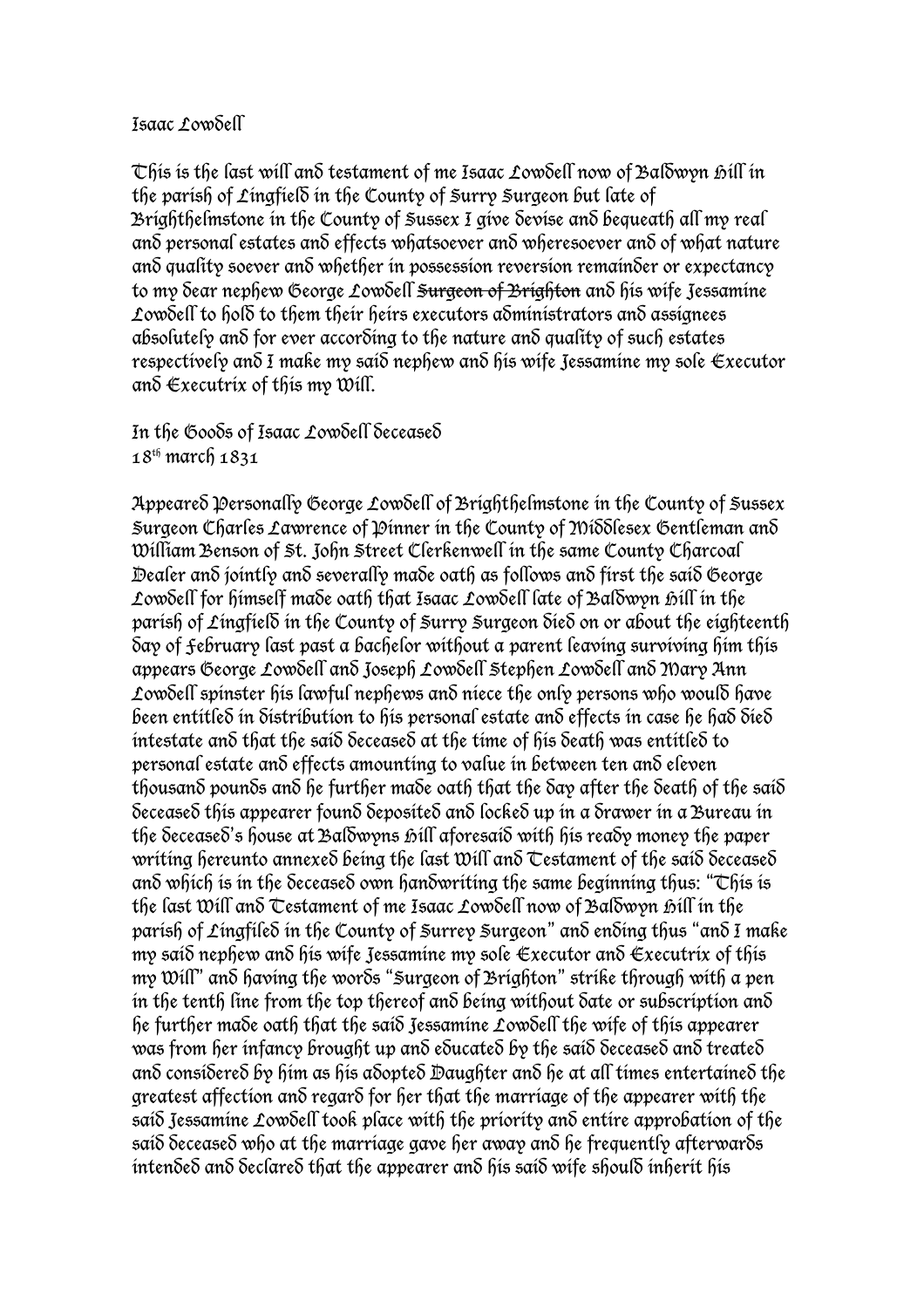property at his decease that he the said appearer is unable to set forth particularly the time when the said will was written by the said deceased within the last four years and previous to the month of June in the year one thousand eight hundred and twenty eight by reason that on or about the ninth day of the said month of June the appearer being at the  $\delta$ eceased's house at Baldwyn  $\delta$ ill aforesaid when the said deceased intimated to him that he had settled his affairs and made his will and gave him to understand that he had made his will in his the appearers favour and he further said that about four years ago he the appearer first went to reside at Brighthelmstone and where he has ever since resided and that the words struck through with a pen in the tenth line of the said Will as aforesaid evidently has reference to the appearer's residence at that place and he further made oath that he hath made a careful and diligent search and enquiry to ascertain if the deceased made any other than the aforesaid Will as Testamentary disposition of his property but that he hath not discovered any and he verily believes that the said Will is the only testamentary disposition left by the said deceased and that he at all times meant and intended the same to operate and in take effect as his last Will and Testament and that the said Will is now in all respects in the same plight and condition as when found by him this Appearer as aforesaid and he lastly made oath that the said deceased was at all times before and down to the time of the death of perfect sound mind memory and understanding and fully capable of making his last Will and Testament and of doing any other serious or rational art of that nature requiring thought judgement and reflection and the said Charles Laurence and William Benson for themselves made oath that they know and were well acquainted with the said Isaac Lowdell deceased for a considerable time before and to the time of his death and that during such acquaintances with him have frequently seen him write and are thereby become well acquainted with his manner and character of handwriting and having the words "Surgeon of Bright" therein struck through with a pen as aforesaid they say they verily and in their conscience believe the whole body series and contents of the said Will and the said words so struck through to be of the proper handwriting of the said Isaac Lowdell deceased and the said William Benson for himself further saith that for many years before and to the time of the deceased's death he was in the constant habit of transacting business with him and that in the communications he had with him he had the --- to understand his nephew George Lowdell would succeed him in business in case of his death  $\pm$ George Lowdell § Charles Laurence § William Benson § same day the said George Lowdell Charles Lawrence and William Benson were duly sworn to the truth of this affidavit before me J haggar 120 121 121 Wills 121 121

Proved at Lewes  $18^{th}$  July  $1831$  before the worshipful John Laggard Doctor of Law and Surrogate by the oath of George Lowdell the nephew and of the executors to whom administration was granted having been first sworn duly to administer power --- of making the life grant to Jessamine Lowdell wife of the said George Lowdell the other executor for whom she shall apply for the same. Joseph Lowdell Stephen Lowdell and Mary Ann Lowdell spinster the nephews and